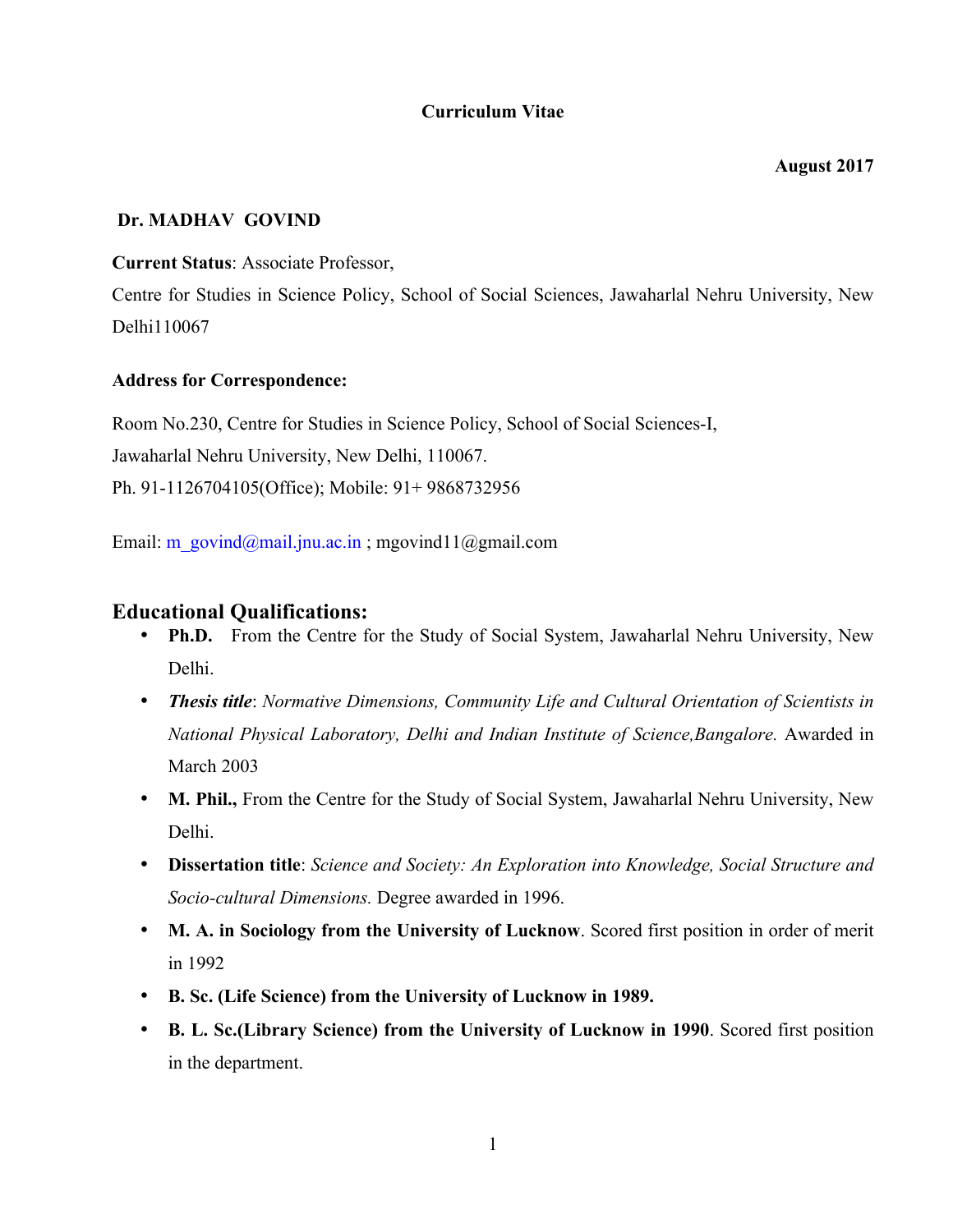# **Previous Employment:**

**Lecturer in Sociology** at Government P. G. College Kota, Rajasthan from November 1998 to June 2000; From July 2000 to February 2004 in Government Girls College, Jaisalmer; From March 2004 to March 2005 Government P.G. College, Kota, Rajasthan (All in continuation).

**Assistant Professor** at Centre for Studies in Science Policy, Jawaharlal Nehru University (March, 2005 to November, 2010), Associate Professor from November 2010.

# **Areas of Interest:**

Sociology of Science and Technology; Science and Technology Policy; Modern Science and Traditional Knowledge: Research Methodology in Social Sciences; Higher Education in Science; Environmental issues and Waste management.

# **Teaching Responsibilities at Present Position:**

- M.Phil/Ph.D Compulsory course on *Science and Technology in Social Context (SP 602 P)*
- M.Phil/Ph.D. compulsory course on *Research Methodology (SP 604 P)*
- An optional course on *Science, Technology and Society Interactions (SP 201 P)* **f**or undergraduate students. This course has been developed and introduced first time by me. It is offered every year in the winter semester( January – May)

# **Previous Teaching Experiences:**

Government P. G. College Kota and Government Girls College Jaisalmer, Rajasthan

- 1. Course on Research Methodology in Social Sciences
- 2. Course on Sociology of Development and Change
- 3. Course on Contemporary theories in Sociology
- 4. Course on Social Anthropology
- 5. Course on Contemporary Social Problems of India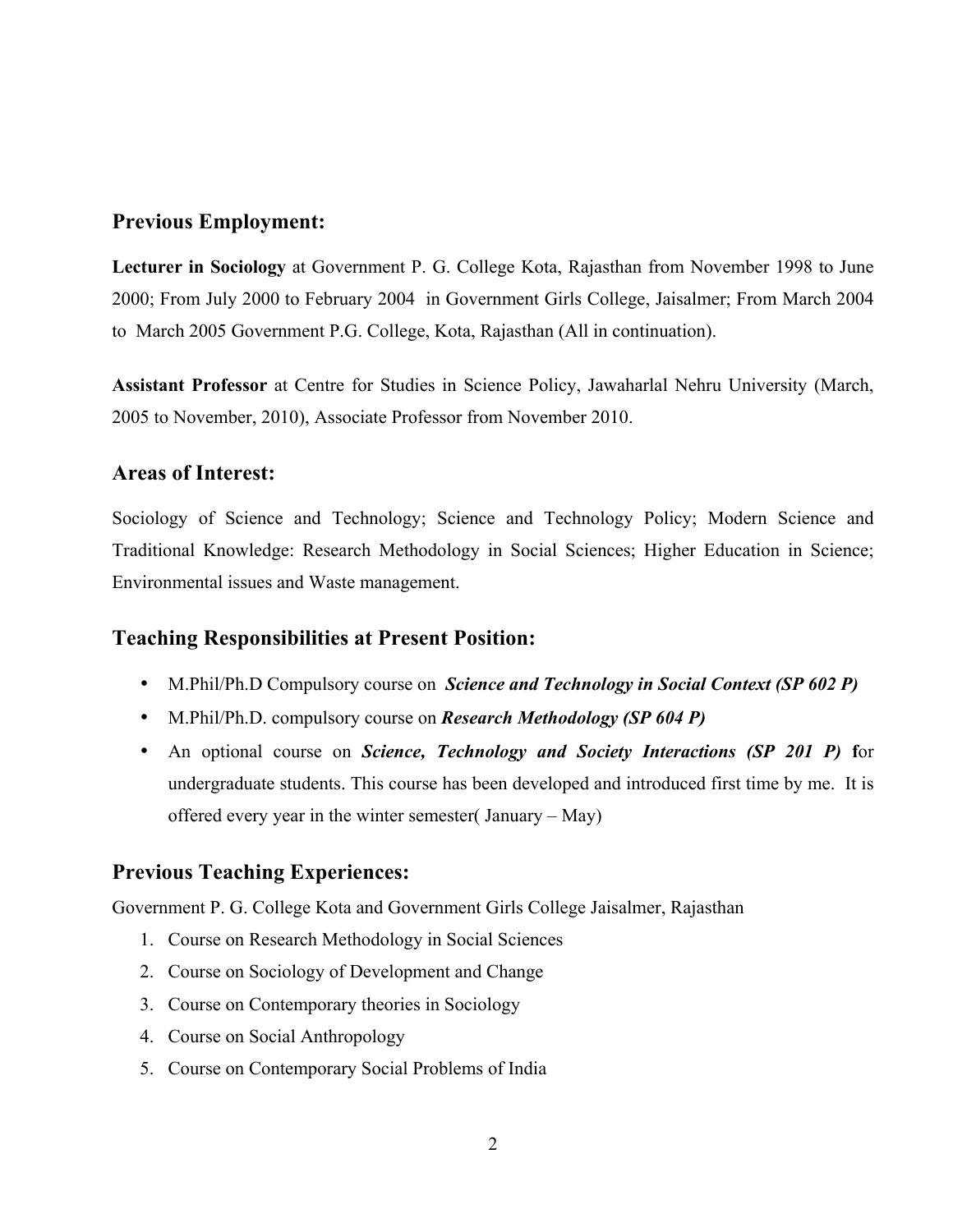# **Research Publications**:

- **Govind, Madhav (2017),**Public Understanding of E-waste and its disposal in urban India: From a review towards a conceptual framework. *Journal of Cleaner Production*,172.PP 1053-1066( with Anwesha Borthakur). https://doi.org/10.1016/j.jclepro.2017.10.218.
- **Govind, Madhav(2017)** How to commercialise university-generated knowledge internationally? A comparative analysis of contigent institutional conditions. *Technological Forecasting & Social Change***,** Vol.123. PP.35-44. (With Kalantaridis,C. Kuttim,M.Sousa,C.) Published on 30th June. Available at:http://www.sciencedirect.com/science/journal/aip/00401625?sdc=1
- **Govind, Madhav (2017)** How well are we managing E-Waste in India: Evidences from the City of Bangalore. *Energy, Ecology and Enviornment***.**Vol.2.No.4 PP.225-235( With Anwesha Borthakur). https://link.springer.com/article/10.1007/s40974-017-0060-0.
- **Govind, Madhav (2017)** Social Policy, *Sociological Bulletin*, 66(1),PP.104-106.( book review). DOI: 10.1177/0038022916687182. http://journals.sagepub.com/home/sob.
- **Govind, Madhav (2017)** Emerging Trends in Consumers's e-waste Disposal Behaviour and Awarness: A worldwide overview with special focus on India**,** *Resources, Conservation and Recycling***,** 117,PP.102-113.( With Anwesha Borthakur).http://dx.doi.org/10.1016/j.resconrec.2016.11.011
- **Govind, Madhav (2017)** Community Participation or Manufactured Consent? Strategies for Implementation of Drinking Water Project Jalanidhi' in Kerala( India**),** (With Abhilash Babu) in *International Journal of Rural Management,*13(1),PP.1-19**.** DOI: 10.1177/0973005217691151. http://irm.sagepub.com
- **Govind, Madhav (2016)** Assisted Reproductive Technologies and Socio-ethical issues : Analysis of Risk perception among the different social groups in India**,** *Research Process, 4(2):14-28*.( with Rajesh K.) Social Research Foundation.
- **Govind,Madhav (2016)** Energy Access through Energy Efficient Technology: Policies andProgrammes for Domestic Sector in India**(** with Vandana Maurya), In R.C. Sobti and Venkatesh Dutta(Eds.) *Bridging the Science Policy Gap for Inclusive Growth in India*(177- 199).Delhi: Narendra Publishing House.
- **Govind,Madhav(2016)** International Knowledge Transfer from University to Industry: A systematic Literature Review**,** ( with Kuttin, Merle),*Research in Economics and Business: Central And Eastern Europe*, Vol.28(2), PP. 5-25.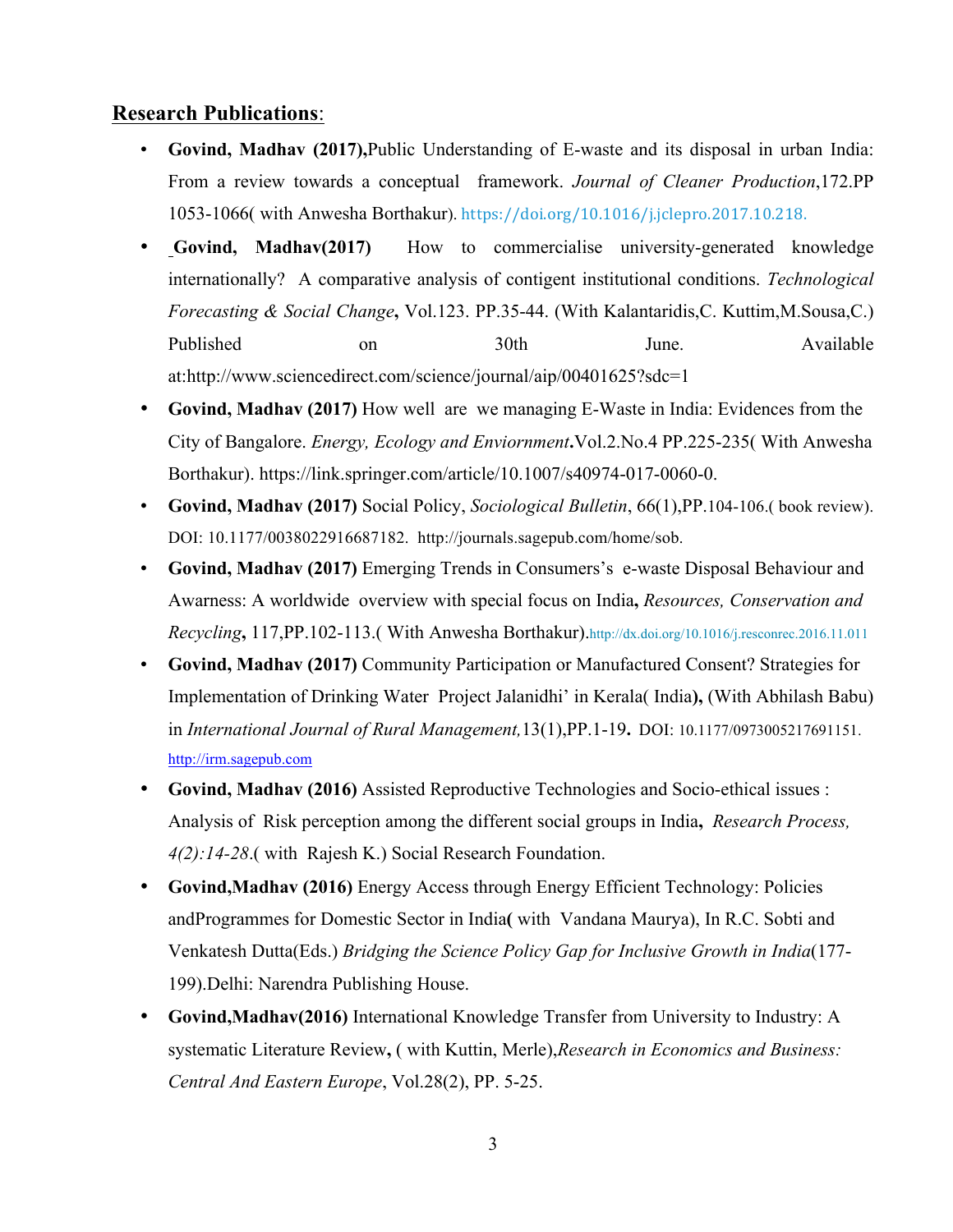- **Govind, Madhav** (**2015)**. Science, technology and development in India: Encountering values. *Sociological Bulletin*, 64 (3), 414-41. Download( book review)
- **Govind, Madhav (2014**). Social Repercussions of e-Waste Management in India: a Study of Three Informal Recycling Sites in Delhi. *International Journal of Environmental Studies*, 71(3): 241-260 (with Pooja Pandey) Download
- **Govind, Madhav (2014).** Revisiting Land Acquisition and Urban Process. *International Journal of Environmental Studies*, 10.1080/00207233.2014.971630. Download(book review).
- **Govind, Madhav (2014**). Outsmart Waste: The Modern Idea of Garbage and How to Think Our Way Out of It. *International Journal of Environmental Studies*, DOI: 10.1080/00207233.2014.947739. Download( book review).
- **Govind, Madhav** (2014). "Modern Science and Indigenous Techniques: Subalternity of Knowledge Production in India", In: Ashok K. Pankaj & Ajit K. Pandey (Eds.) *Subalternity, Exclusion and Social Change in India.* Cambridge University Press, New Delhi, pp. 118-148.
- **Govind, Madhav (2013).** *ICT Development and Social Justice in India: Theoretical and Conceptual Perspectives*. Occasional Paper Series: 2, Shivaji University Press, Kolhapur, India. Download.
- Crossing Boundaries**(2013**) *Knowledge,Technology and Innovation Flow across National Boundaries: Development of a Research agenda,* Working Paper,13-1, Tallinn, Estonia. Avialable at: http://www.crossingboundaries.eu/wp-content/uploads/2014/02/Crossing-Boundaries-Working-Paper-1-revised-1.pdf.
- **Govind, Madhav (2009).** Science, Truth and Gandhi: Divergence and Convergence. *Gandhi Marg*: Quarterly Journal of the Gandhi Peace Foundation, 31(1), pp. 57-82. Download.
- **Govind, Madhav (2008).** Legitimacy of Scientific Knowledge: Emerging Challenges from Privatizations and Globalizations of Science. *Journal of Social Sciences*: A Journal of Banaras Hindu University, 10(2), pp.236-257. Download.
- **Govind, Madhav (2006).** *Sociology of Science*. New Delhi: Anmol Publisher.
- **Govind, Madhav** and Verma, M and Chaturvedi, M, **2005** *Principle of Sociology* **(**in Hindi) a text book for class XI published by Board of Secondary Education, Ajmer, Government of Rajasthan in 2005.
- **Govind, Madhav 1997** "Science, Society and Technological Laggards", *THIRD CONCEPT,* Vol. 11 No.127., PP.53-56.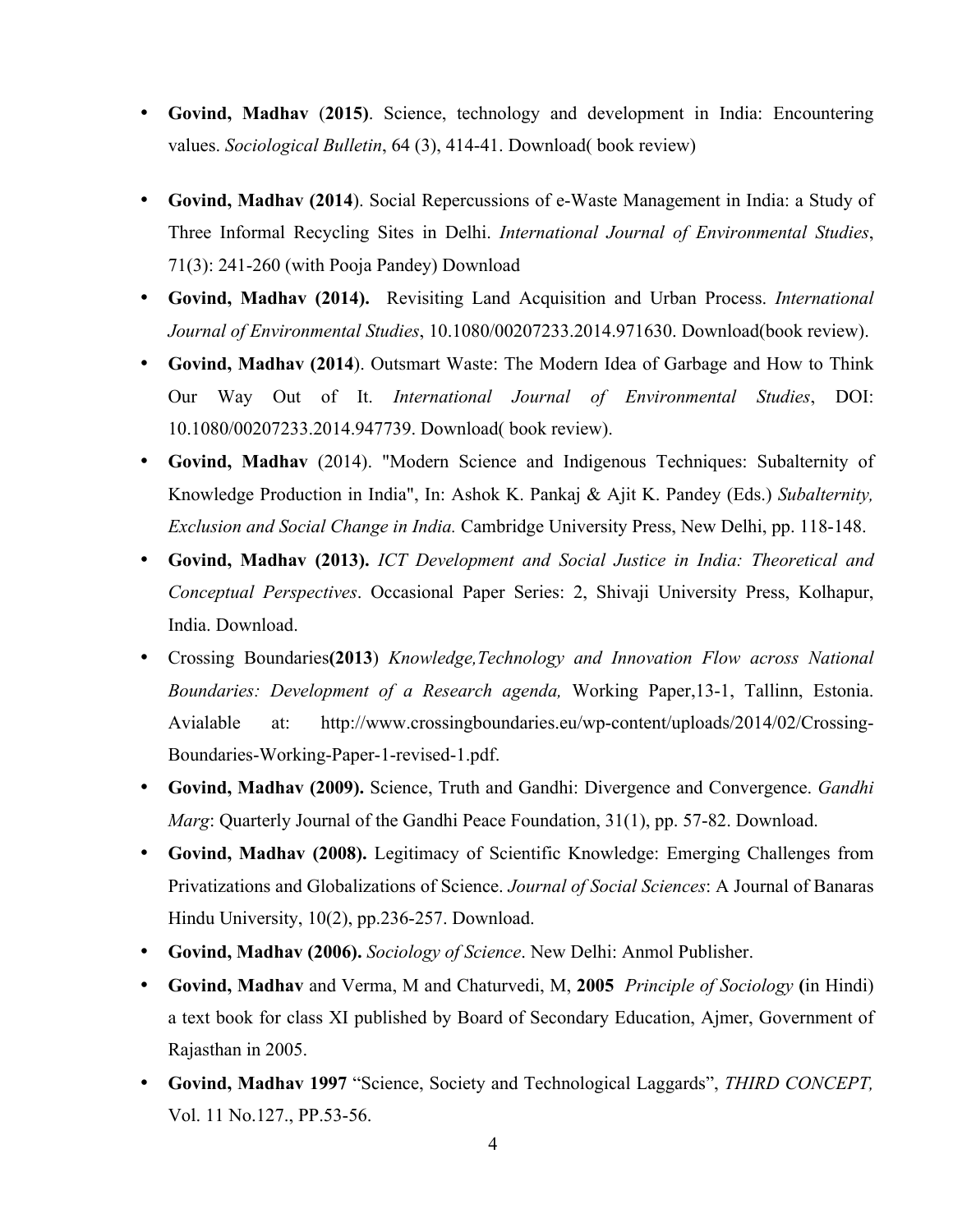### **RESEARCH SUPERVISION:**

### **Number of Ph.D. Awarded**

- 1. Mohini Gulrajani "*Technological Innovation and Development: A Case Study of Two Indian Industrial Clusters"* ( Co- Supervisor) awarded in 2008.
- 2. Abhilash Babu, *"Diffusion of Water and Sanitation Technologies: A Study of Three District in Kerala*" (Awarded, 2013)
- 3. G. Prathibha, *"Society, Technology and Urban Solid Waste Management: A Study of Three Municipal Corporations in Kerala*", Awarded in March 2014.
- **4.** Pooja Pandey**,** *Generation and Management of Electronic Waste in India: A Case Study of Delhi-NCR*. Awarded in August*,2016*
- *5.* K. Rajesh*, "Emerging Oncology Science and Technology Systems in India : Exploring Sources of Innovation"* ( co- supervised with Prof Desai). Awarded in June,2016
- 6. Vidya Subramaniam**,** *Information and Communication Technologies (ICTs) and the Politics of Speed: a case study of the Indian Premier League (IPL).* Awarded in May,2017
- 7. Anwesha Borthakur, *Management of Electronic Waste in India: Consumers' Disposal Behaviour, Challenges and Public Awareness*.( Submitted in May,2017).
- 8. Sohan Prasad Sha, *Towards National Innovation System in Nepal: Role of Actors and Institutions in Building Science, Technology and Innovation*, submitted in July,2017.(Cosupervisor, V.V. Krishna).

#### **Ph.D. De-registered:**

- 1. Arpita Subhash , "*Renewable Energy Technologies and Women in Selected Agro-climatic Region of India"* ( de registered in 2006)
- 2. Sangeeta Tyagi , *"Research and Development Patterns in Indian Pharmaceutical Sector: Globalisation & the Central Drug Research Institute Lucknow (deregistered in 2006)*
- 3. T.Balasubrahmanyam *"Role of Indian Central Universities in the National Innovation System: A Study of Select Universities (1990-2008)"* (deregistered in 2011)
- 4. Dwarkeshwar Dutt *Epistemological Uncertainties in Climate Science and Scientific Controversies: Exploring Implications for Policy Making ( deregisted,2015)*
- 5. Supriya Bangur, *"Women and the social organization of science in Academia and Industry: a case of Life science Researcher in India"* (deregistered in 2015)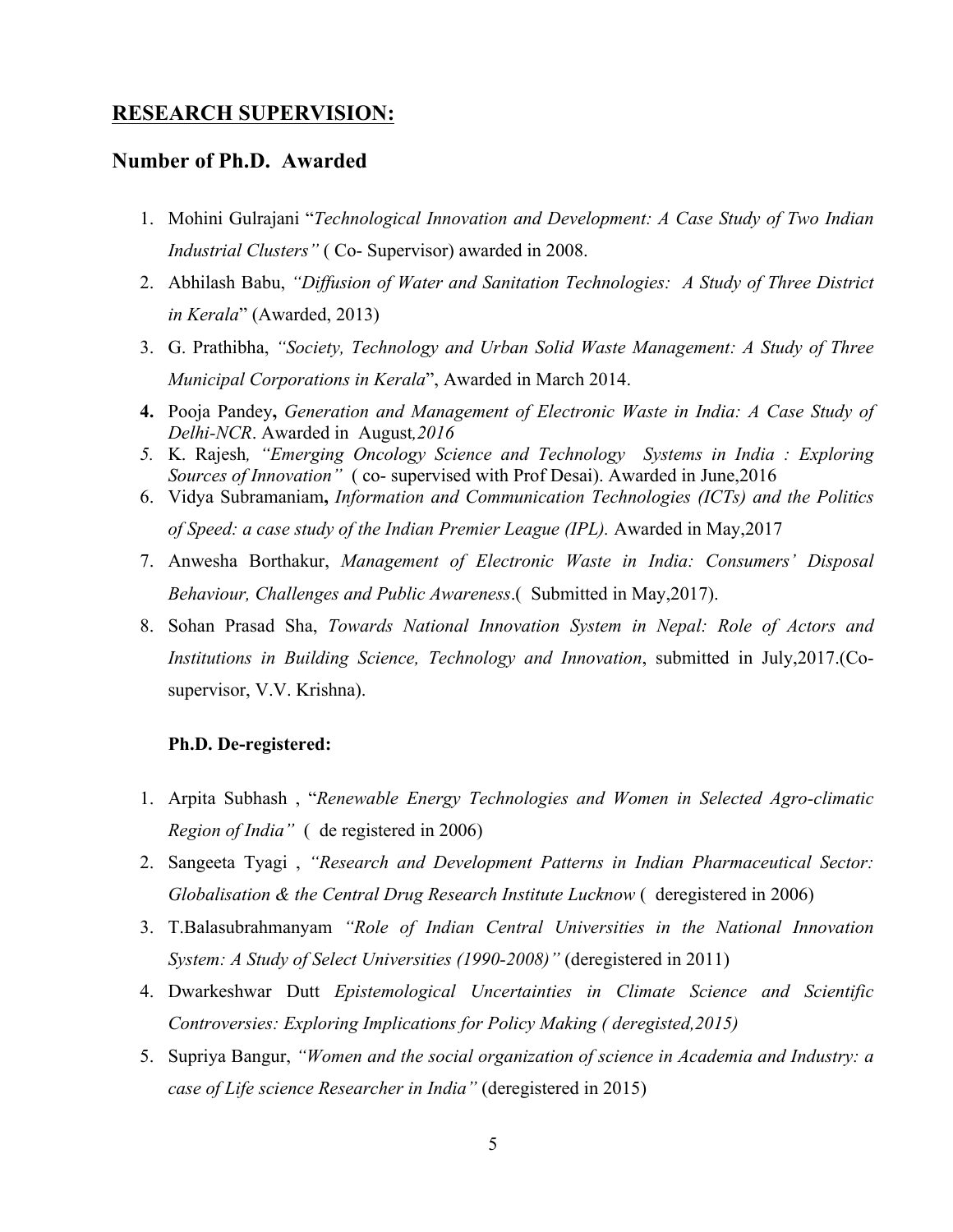- 6. Rayies Altaf, *Production and Diffusion of Techno-Scientific knowledge: A Study Public Communication Practices in select Agri- biotechnology Research Institutions in India* ( Deregistered, in 2015)
- 7. Anita Pinheiro,*Urban Agriculture, Technology and Policies : Exploring the Implications for Sustainability in Select Cities of Kerala*.(Deregistered from July 2016)

### **M.Phil. Supervision:**

- 1. Sriniwas Yerramsetti, *"Role of Information and Communication Technologies for Rural Development: A case Study of Rural E-Sewa Project in West Godavari District of Andhra Pradesh*" awarded in 2006
- 2. T.Balasubrahmanyam "*Universities in the National Innovation Systems: A Case Study of Some Selected Central Universities*" , awarded in 2008
- 3. Samit Ganguly, "*Methodological Discourse in "Future Studies" A Study of Scenario Planning*" awarded in 2008
- 4. G. Prathibha "*Urban Solid Waste Management: Regulation, Technology and People",*  awarded in 2009
- 5. *T. Renny , "Changing Social Contract between Science and Society : Exploring the Case of Biotechnology"* (co –supervisor with V.V. Krishna) awarded in 2010
- 6. R. Manonithiya , "*Scientific Evidence and the Indian Courts: A Study of Delhi Vehicular Pollution Case" (*co –supervisor with V.V. Krishna) Awarded in July,2010
- 7. Pooja Pandey "*E-Waste management: Technological and Socio-legal issues in India and China*" (Awarded in February,2011)
- 8. Rajesh, K "*Risk Framing and Regulation in Technology assisted Reproduction: Study of Fertility clinics in Delhi*"( Co-supervisor with Prnav N.Desai) awarded in February,2011
- 9. Raiyes Altaf, "Scientific Controversy and Indian Print media" (tentative topic), working on M.Phil dissertation.( 2011)
- 10. Vidyalakshmi Subrahamaniam, "Technology and Mass consumption of Cricket" (tentative topic) With Rohan D'Souza, Awarded in 2012.
- 11. Anita Pinheiro, *Mangrove Conservation and Technoscientific Knowledge: Exploring the Practices in Two Districts of Kerala, India*, awarded in 2013.
- 12. Dwarkeshwar Dutt, *Computer Simulations, Experiments and Reliability of Scientific Knowledge: A Case Study of Computational Neuroscience*, awarded in 2013.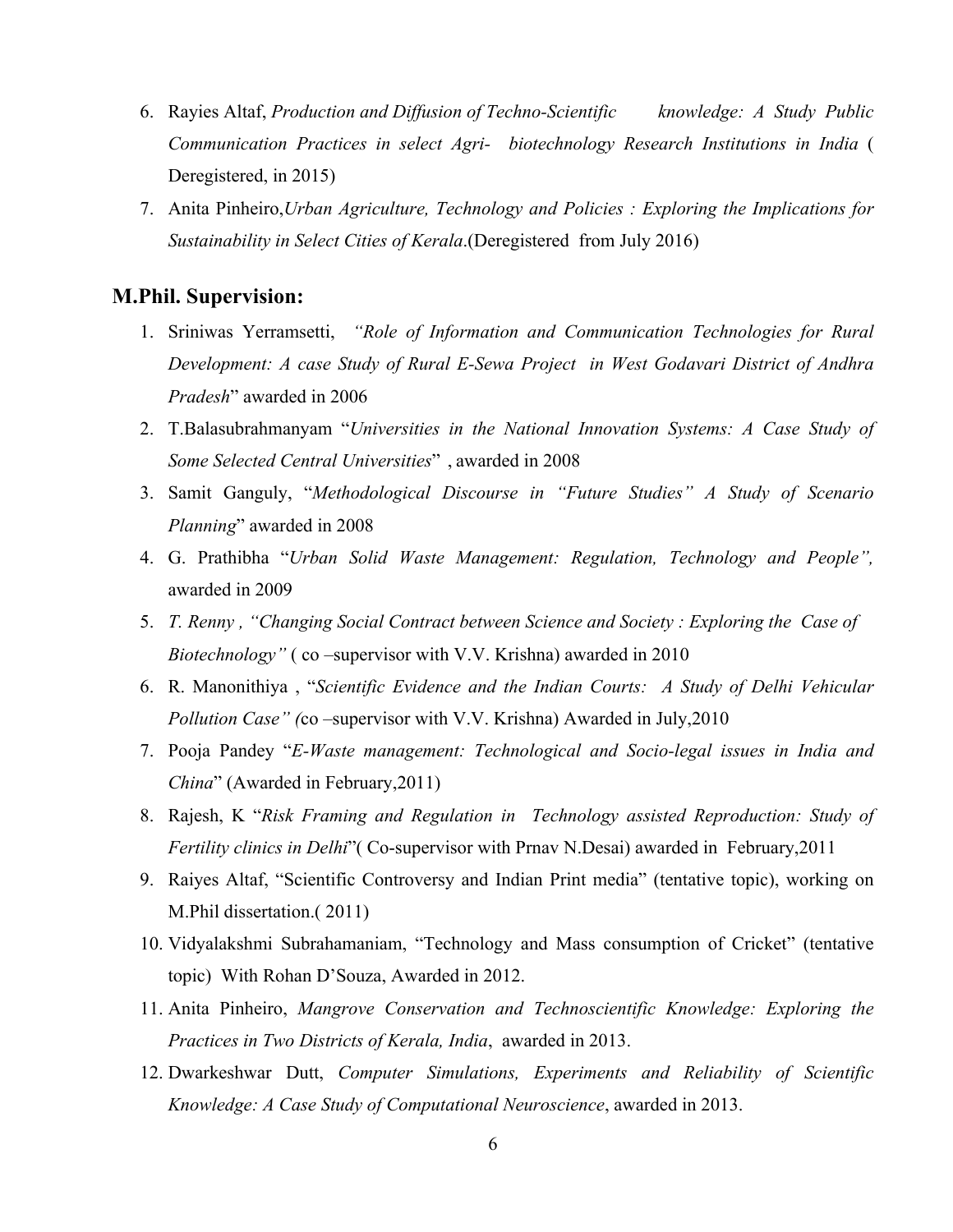- 13. Rajesh Nandan Mehar,*Seed Sector Development in India: A Critical View of National Seed Policy*, awarded in 2013.
- 14. Kanika Hasija, *Collaborative Practices in Scientific Research: A Study of Life Science Discipline in Indian Universities*, awarded in 2014.
- 15. Subhash Kumar(with Bhaduri),*Participation of Scheduled Castes and Scheduled Tribes in Science Education and Employment: An Analysis of Capability Enhancement and Development*, awarded in 2014.
- 16. Tarun Mohan, *Information Communication Technology and Rural Development: An Analysis of Select Programmes in India*, awarded in 2014.
- 17. Vandana Maurya, *Public Perception of Energy Efficient End-Use Household Technology in India*, awarded in 2015.
- 18. Aparna Sengupta, *Disaster Management: An Interface Between Culture and Information and Communication Technology in Uttarakhand,* India, awarded in 2016.
- 19. Sanghamitra Das, *Geographical Proximity and ICT in Scientific Collaboration: A Study of Entomologists in North-East India*,awarded in 2017.
- 20. Komrei Runsung, *Academia-Industry Collaboration in Power Sector: A Case Study of NTPC Limited, Power Grid Corporation of India Ltd (PGCIL) and Power System Operating Corporation (POSOCO),* awarded in 2017.
- 21. Venkat Choubey, *Urban Solid Waste Management in Varanasi: Exploring the Transition Towards Zero Waste City*, submitted in July,2017.
- 22. Kuldeep Minda, *Role of Women Scientists in India Science*, submitted in July,2017.

### **Research Project**:

- 1. UGC sponsored research Project, "*Socialization and Goal Orientation in Indian Academia: A Study of Research Students (Science) in Select Universities."* Amount Rs.7,09,300=/(Seven Lakh nine thousand three hundred) for the period of 2008-09 to - 2011-12
- 2. *Mapping Foresight Activities in the Indian Biotechnology Sector*/ Co-PI with Prof Desai from DST/NSTMIS, Government of India, Amount: Rs 15,59,189/ Duration (2012-13).
- 3. Crossing Boundaries: Knowledge & Technology Transfer and Innovation/ Funded by European Union(IRES, FP-7 ( Marie Curie Staff International Staff Exchange scheme).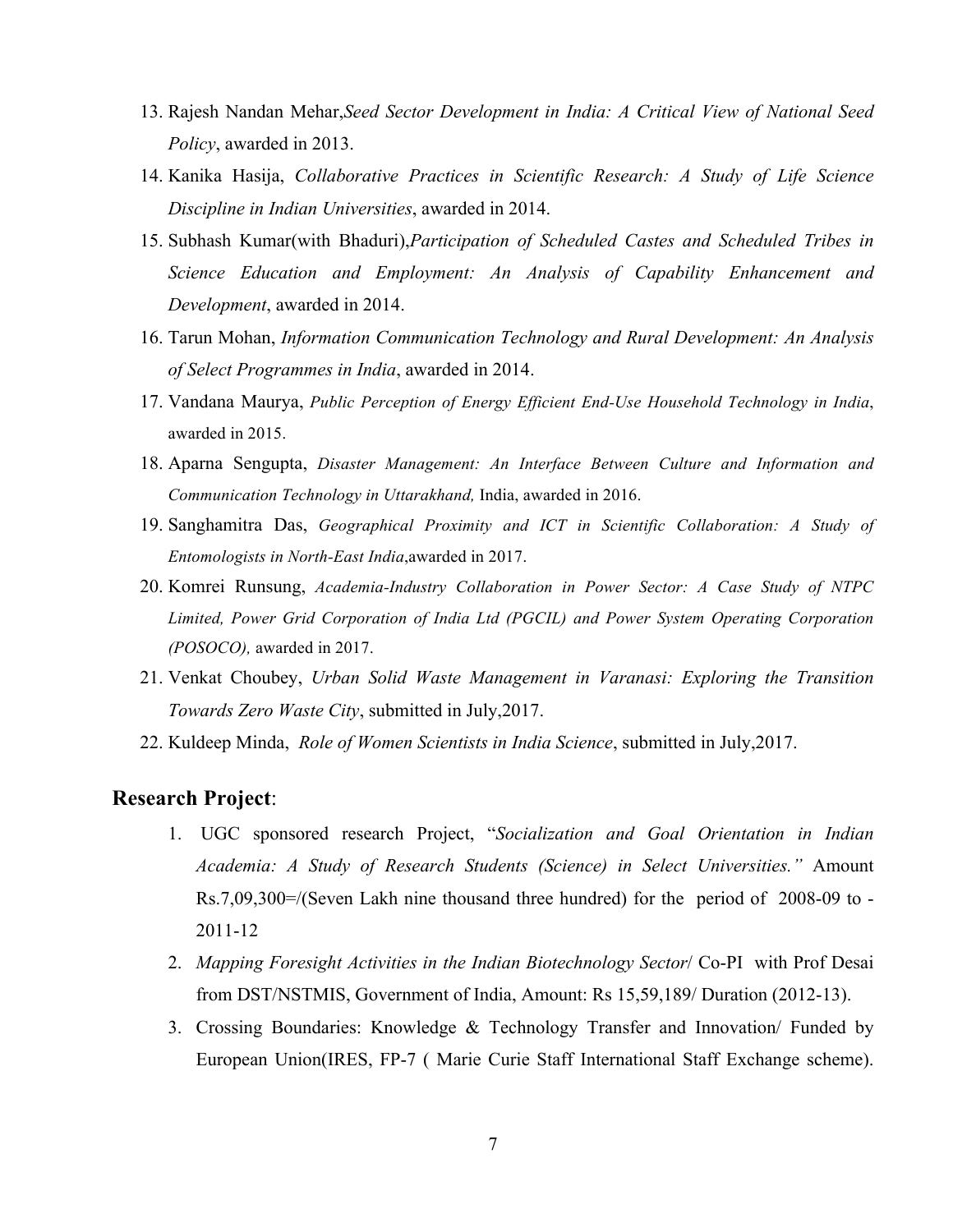Co. PI with Prof Christos Kalantardis, University of Bradford, UK. Amount: 52,500 Euros. Duration; 2012-2016.

4. Urbanisation and Sustainability in the era of globalization : Emerging Scenario in South West National Capital Region , Co-PI, funded by JNU, UPE-II, Amount:Rs. 34,50,00/ Duration; 2014-19.

#### **Workshop/ Seminar/ Lecture Organised:**

- **1.** Organized five parallel sessions of Research Committee on **"Science, Technology and Society"** during XXXVII All India Sociological Conference held at the Centre for the Study of Social Systems, School of Social Sciences, Jawaharlal Nehru University, New Delhi, from 10 December 2011 to 13 December 2011. Total 55 papers were presented over five sessions.
- **2.** Organized five parallel sessions of Research Committee on **"Science, Technology and Society"** during XXXVIII All India Sociological Conference held at the Department of Sociology, M.L Sukhadia University,Udaipur, Rajasthan from 27-29 December,2012. Total 32 papers were presented over five sessions.
- **3.** Organized five parallel sessions of Research Committee on **"Science, Technology and Society"** during XXXIX All India Sociological Conference held at the Department of Sociology, M.L Sukhadia University,Mysore, Karnataka from 27-29 December,2013. Total 42 papers were presented over five sessions.
- **4.** Organized five parallel sessions of Research Committee on **"Science, Technology and Society"** during XXXX All India Sociological Conference held at the Department of Sociology, Mahatama Gandhi Kashi Vidyapith Varanasi UP from 29-01(November-December2014. Total 43 papers were presented over five sessions.
- 5. Organized Prof P.N. Srivastava Endowment lecture on " Learning from the Minds on the Margin: Towards a New Social Contract for Responsible Science" by Prof Anil Gupta, IIM, Ahemadabad, Gujarat on 11-4-2013.
- 6. Coordinator of 56<sup>th</sup> Orientation programmes for University and College teachers organized by HRDC, JNU from  $25<sup>th</sup>$  July 2016 to  $18<sup>th</sup>$  August, 2016.
- 7. Coordinator of 106<sup>th</sup> Orientation programmes for University and College teachers organized by HRDC, JNU from  $31<sup>st</sup>$  July 2017 to  $25<sup>th</sup>$  August, 2017.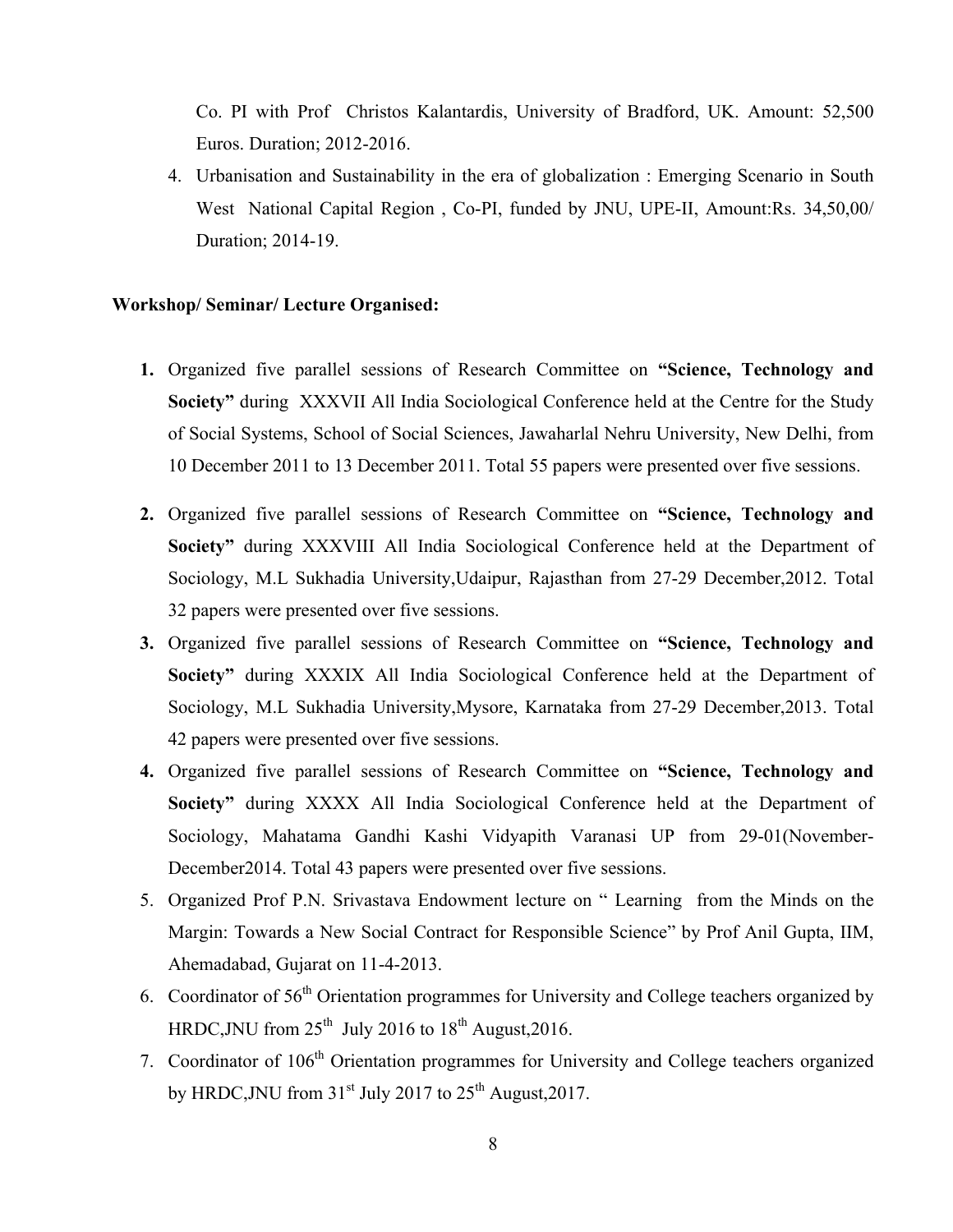# **Lectures outside JNU:**

- 1. A Lecture delivered on "**Science & Technology: Gender Perspective"** at a refresher course on Women Studies organized by HRDC, JNU on  $16<sup>th</sup>$  October, 2017.
- 2. A Lecture delivered on "**Science and Society: Changing** Ethos" at 108<sup>th</sup> Orientation programme organized by HRDC, JNU on  $17<sup>th</sup>$  October, 2017
- 3. A Lecture delivered on "*Ethics as Primordial or Regulatory*" in a seminar organized On ' Ethics in Public Services' organized by Institutional Ethics Review Board(IERB) , JNU on 13<sup>th</sup> September, 2017.
- 4. A Lecture delivered on " *Changing relationship between Science and Society*<sup>"</sup> at 107<sup>th</sup> Orientation programme organized by HRDC, JNU on 12<sup>th</sup> September, 2017.
- 5. A lecture delivered on "*Sociology of Science: Emerging Frontiers***"** at Miranda House,Delhi University,New Delhi, on 6th Feb,**2017.**
- 6. Lecture delivered on "Role of Intermediary Organizations in commercialization of Knowledge: Indian Experience" at BRITE, LAB, Bradford University School of Management, Bradford, UK, on 14th January,**2015**
- 7. Lecture delivered on " **Use of Concepts, Theories and Models in Research**" Doctoral Research Workshop(10-28 November) oraganised by Academic Staff College, JNU on 20th November,**2014**.
- 8. A lecture delivered on **Emergence of the Role of Scientists: Understanding the Institutionalisation of Science in a Social Context** organized by CSTIP, Central University of Gujarat, Gandhinagar on 30th October,**2014.**
- 9. Delivered a talk on **Knowledge Driven Economy: Management of Business for Sustainable Economy** at International Conference on "Management of Marketing, Banking, Business and Finance for Sustainable Economy"(MBFSE- 2014) Organized by"Social Welfare Foundation" on 5th July, **2014**,at SSS- Auditorium, JNU, New Delhi
- 10. Delivered a lecture on **Bibliometric Analysis:Use of 'Scopus'** at IRES-3rd Workshop, ISCTE-IUL, Lisbon, 20th June,**2014.**
- 11. Delivered a talk on **Role of Science and Technology in Management of Economy Business and Services** at International Conference on (MSMBESSA - 2014) Organized by "Krishi Sanskriti" on 5th April,**2014**, at Jawaharlal Nehru University New Delhi.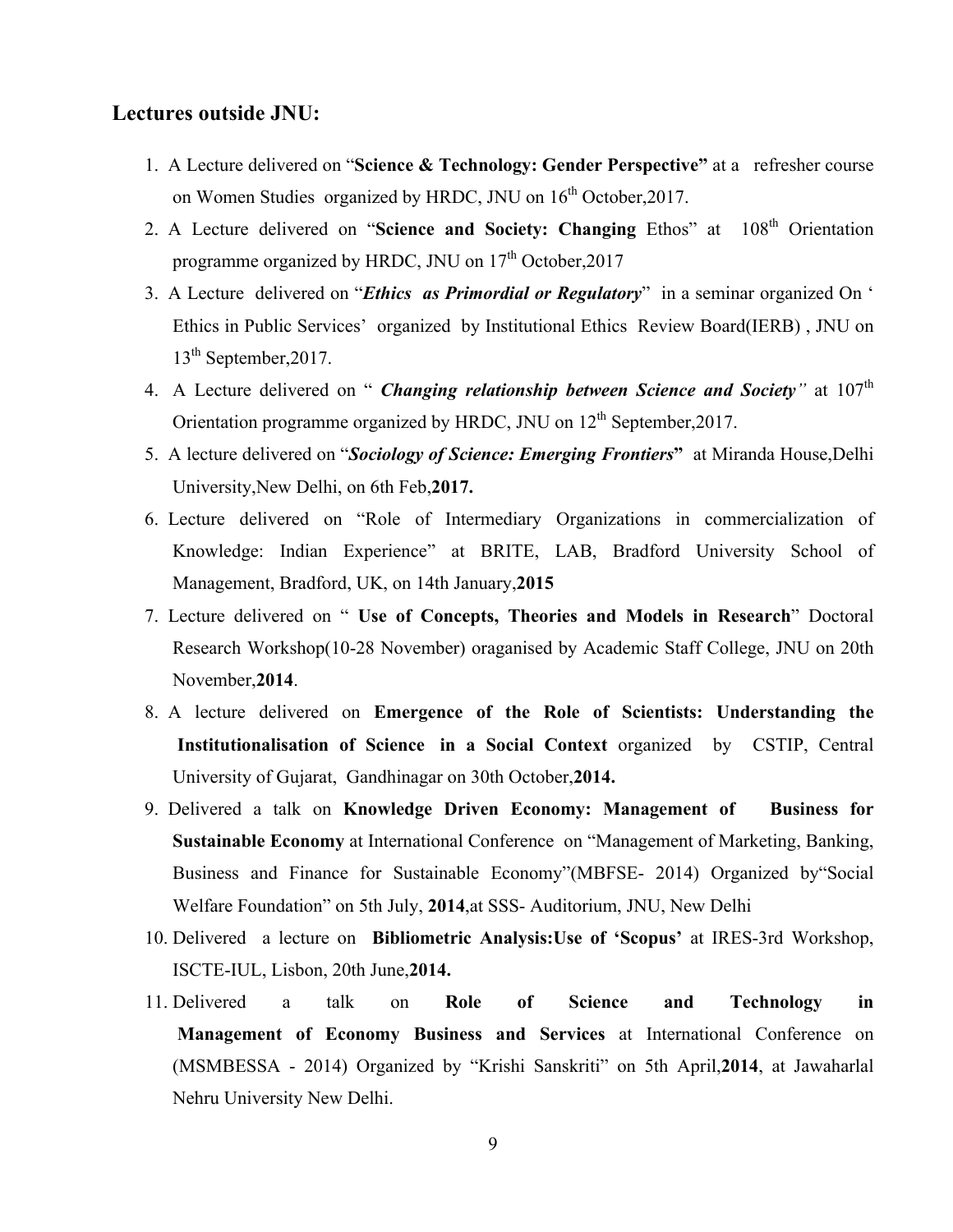- 12. Delivered a lecture on, **"Social Survey: A Method in Social Research**" at a workshop on Research and Documentation Techniques in Social Development Projects for Representatives of Government and Voluntary organized by National Institute of Public Cooperation and Child Devlopment(NIPPCD), New Delhi from 2-6 September, **2013.**
- 13. Delivered a talk on "**Social Perspective of a Research Scholar**" during *Biospark-2013* organised by School of Life Sciences, Jawaharlal Nehru University New Delhi from 15-16 February,**2013.**
- 14. Delivered two special lecture on "**Quantitative Research Methods in Social Sciences**" at a Training Course on *'Research Methods for Policy Research, Administrative Research and Training Oriented Research'* organized by Indian Institute of Public Administration New Delhi from November 19 to 30, **2012**.
- **15.** Delivered key note address on **"ICT Development and Social Justice in India**" at National Seminar in sociology under UGC-SAP –DRS Phase-II (17-18 February,**2012**) organized by Department of Sociology, Shivaji University, Kolhapur, Maharastra**.**
- 16. Delivered special lecture on "**Sociology of Knowledge and Science**" at Centre for Study of Science, Technology and Development, School of Social Sciences at Central University Gujrat on 25 February,**2012.**
- **17.** Delivered special lecture on "**Sociology of Science: Exploring the New Frontiers"** on 15th March,2012 at 34<sup>th</sup> Refresher Course in Sociology organized by UGC Academic Staff College, JNU, New Delhi  $15<sup>th</sup> March, 2012$ ,
- 18. Presented a paper entitled **"New Mode of Knowledge Production and Methodological Issues** "at the National workshop on "Research Methodology in Social Sciences and Humanities: Exploring Interdisciplinary Perspectives" November 24-30, 2011 organized by CSSEIP Banaras Hindu University, Varanasi– 221005, from 24-30 Novermber,**2011.**
- 19. A special lecture on "**Indo-Korea Relation in Science and Technology***"* was delivered at Indo- Korea Friendship meeting, organised by Centre for Japanese, Korean and North East Asian Studies, School of Language and Cultural Studies Jawaharlal Nehru University, New Delhi, and Korean Embassy, New Delhi on 1st December, **2010.**
- 20. A special lecture on *"Science and Technology in Independent India*" was delivered at Orientation Programme for understanding India for the students of Global Studies Programme, organized by Centre for Study of Social System, at Rajendra Bhawan, New Delhi on9<sup>th</sup>September, 2010.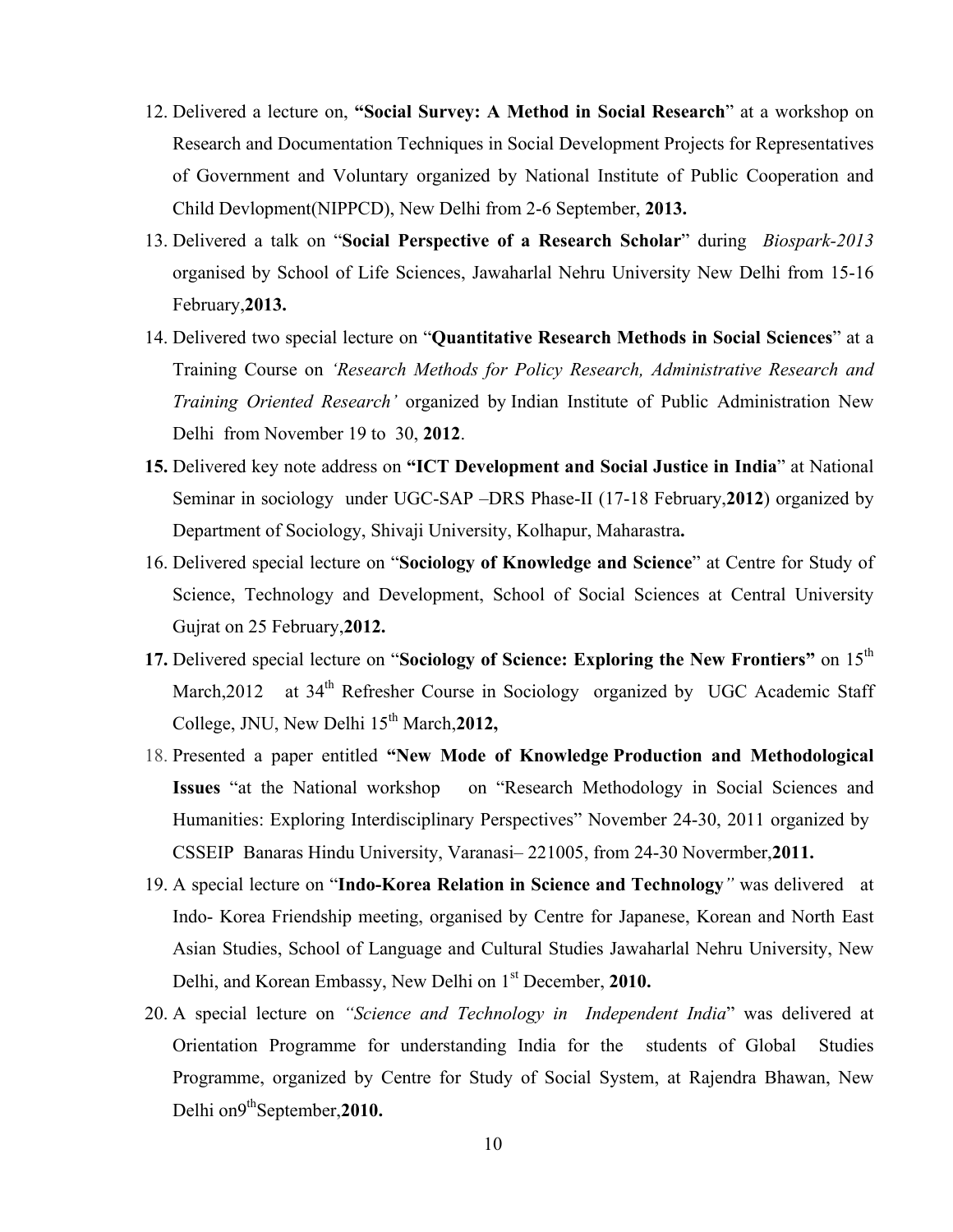- 21. A seminar lecture was delivered on, **"***Science & Technology in the Globalised World***"** at Centre for Studies in Science Technology and Development ,Gujrat Central University, Gandhinagar, Ahmedabad , Gujrat on 17 March,**2010.**
- **22.** An extra mural lecture delivered on "*Science and Technology in Rural Development"* at the Department of Sociology, L.N. Mithila University, Darbhanga Bihar on  $26<sup>th</sup>$  September, **2008.**
- **23.** A special lecture delivered on," *Scientists and Administrative Interface: A sociological understanding"* at the Centre for Disaster Management, LBS National Academy of Administration, Mussorie India on 15<sup>th</sup> April, 2008.
- 24. A special lecture on "*Science and Society: Debating the Changing Relationship"* was delivered during 58th orientation course(Aug,27 to September,21,**2007**) at Academic Staff College, JNU, New Delhi

# **Presentation in Seminars/Conferences:**

### **National:**

- **1. ICT and Social Justice in India** at National Seminar on Digital India: Power Politics & Poverty of Information Organised by the Department of Sociology, Jamia Millia Islamia University on 29<sup>th</sup> Feb, 2016.
- **2. Information Technology Revolution and the Waste Menace"** with Anwesha Borthakur at 40th AISC, Varanasi on 29th November,**2014.**
- **3. Formalization of E-waste Recycling in India: Exploring the socio technological challenges"** with Pooja Pandey at 40th AISC, Varanasi on 30 November,**2014.**
- **4. Public perception related to adoption of end use household energy efficient technology in Indian households"** with Vandana Maurya 40th AISC, Varanasi on November,**2014.**
- **5. Digital Inequality and Re(production )of Social Inequality: A Study of Select Egovernance Programmes in India** presented at 39<sup>th</sup> All India Sociological Conference held at the Department of Sociology, Karnataka Open University, Mysore Karnataka from 27-29 December,**2013.**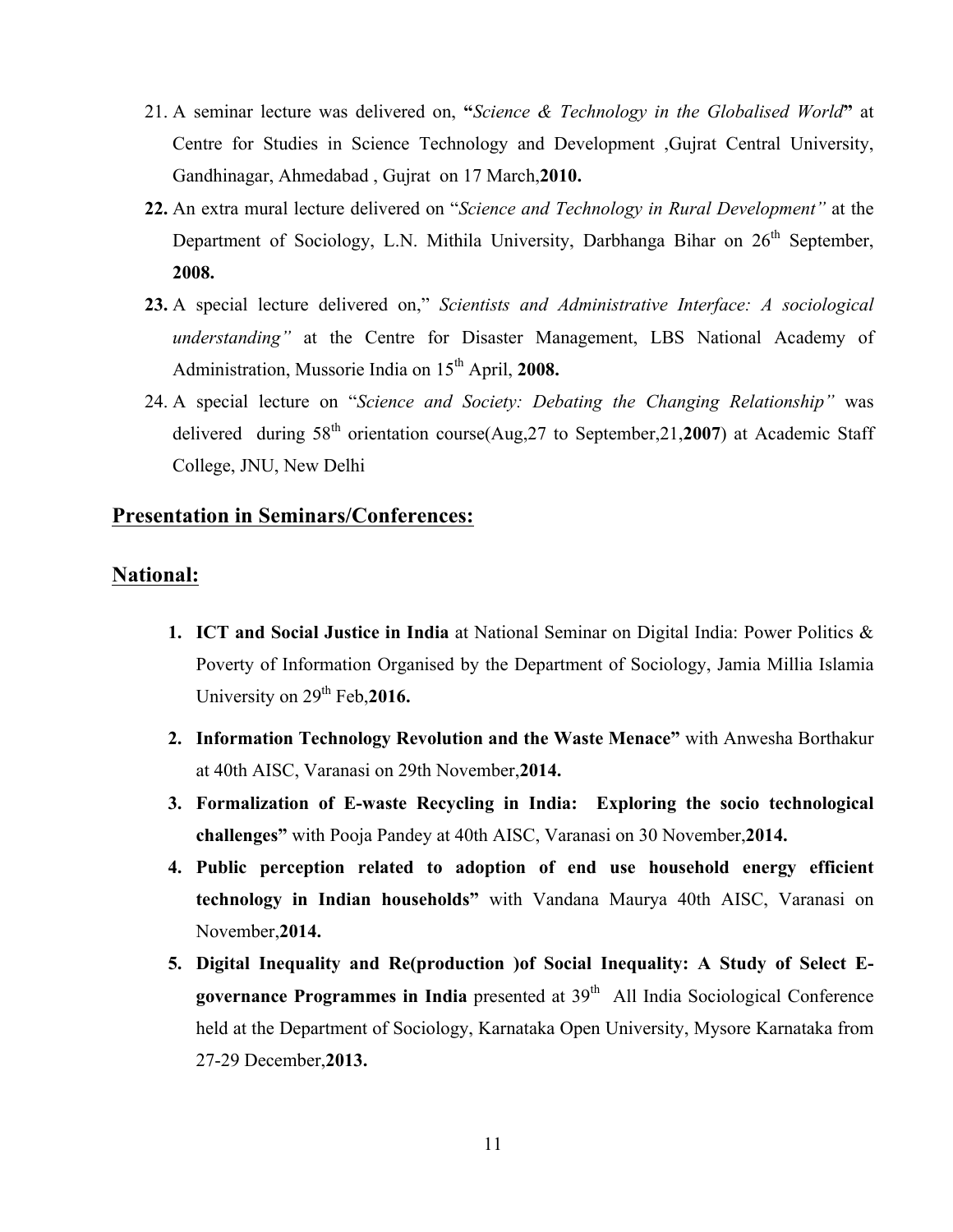- **6. Collaborative Practices in Scientific Research: A Study of Life Science Discipline in Indian Universities** (with Kanika Hasija) presented at 39<sup>th</sup> All India Sociological Conference held at the Department of Sociology, Karnataka Open University, Mysore Karnataka from 27-29 December,**2013.**
- **7. Information Communication Technology and Rural Development: An Analysis of Select Programmes in India** (with Tarun Mohan) presented at 39<sup>th</sup> All India Sociological Conference held at the Department of Sociology, Karnataka Open University, Mysore Karnataka from 27-29 December,**2013**.
- **8. Participation of Scheduled Castes & Scheduled Tribes in Science Education and Employment: An Analysis of Trends from 1986-87 to 2006-07**(with Subhash Kumar and Saradindu Bhaduri) presented at  $39<sup>th</sup>$  All India Sociological Conference held at the Department of Sociology, Karnataka Open University, Mysore Karnataka from 27-29 December,**2013.**
- **9. Computer Simulations, Knowledge Production and Reliability: Exploring the Disciplinary Perspectives** (with Dwarkeshwar Dutt) at XXXVIII All India Sociological Conference held at the Department of Sociology, M.L Sukhadia University,Udaipur, Rajasthan from 27-29 December,**2012.**
- **10. Women and Social Organisation of Science: A study of two Life Science Research Organisations in India**( with Supriya Bangur)at XXXVIII All India Sociological Conference held at the Department of Sociology, M.L Sukhadia University,Udaipur, Rajasthan from 27-29 December,**2012.**
- **11.** Presented a paper entitled **"New Mode of Knowledge Production and Methodological Issues** "at the National workshop on "Research Methodology in Social Sciences and Humanities: Exploring Interdisciplinary Perspectives" November 24-30, 2011 organized by CSSEIP Banaras Hindu University, Varanasi– 221005, from 24-30 Novermber,**2011.**
- **12.** A research paper entitled *"Disciplinary Discourse, Research Training and "Mode-2" of Knowledge Production: Reflection from Four University Departments in India"* has been presented at the XXXVI All India Sociological Conference held in the Department of Sociology at Ravenshaw University, Cuttack, Orissa, from 27 December 2010 to 29 December **2010.**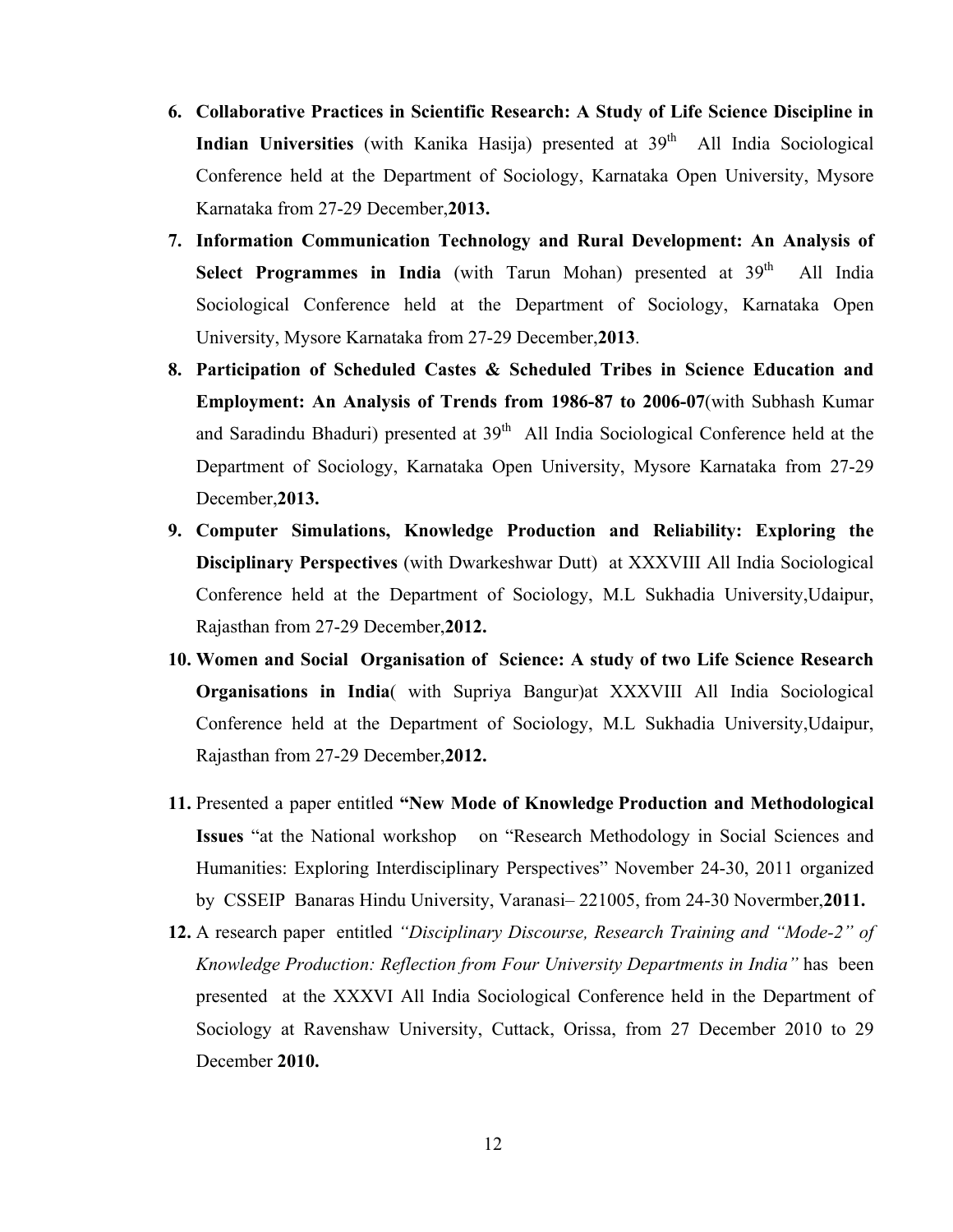- **13.** A research paper entitled , *"Modern Science and Indigenous Techniques: Exploring the Discourse on Production of Knowledge in India"* was presented at National seminar on "Repositioning'Subalternity' in Globalized India: The Dynamics of Social Inclusion" organized by Centre for Study of Social Exclusion and Inclusive Policy,Banaras Hindu University, Varanasi, 19 – 21 November **2009.**
- **14.** A research paper entitled "*Transmission of Knowledge and Skills in Academic Science: An Exploration in to Ph.D Training Programme in the Indian University* **"** at Second Peoples Education Congress on Science Education in India organized by Peoples Council of Education and Homi Bhabha Centre for Science Education, TIFR, Mumbai October 05- 08,**2009**.
- **15.** A Research paper entitled, *"Reproduction of Techno-Scientific Culture in Indian Academia: Exploring the Pattern of Socialization of Science Students***"** was presented at 34th All India Sociological Conference at University of Rajasthan, Jaipur from 27 -12- 2008 to 29-12-**2008.**
- **16.** A paper entitled "*Indigenous Practices and Techniques among the Marginal Castes in India: Re-contextualizing the Boundary of Science & Technology*" was presented at 33<sup>rd</sup> All India Sociological Conference, Karnataka University, Dharwad (from  $29<sup>th</sup>$  to  $1<sup>st</sup>$ December,**2007).**
- **17.** A paper on "*Sociology of Indian Science*" has been presented at *Scientists & Administration Interface Training Programme* Organized by The Centre for Disaster Management, LBS National Academy of Administration, Mussorie India from 25-28 June**,2007**
- **18.** A paper entitled, " *Socio-political Imperatives of Scientific Knowledge: Some Emerging Challenges from Privatization and Globalization of Science*" was presented at 32<sup>nd</sup> All India Sociological Conference at Loyala College, University of Madras ,Chennai from 27-12-2006 to 29-12-**2006.**
- **19.** A paper entitled "*Socio cultural World view of Scientists and Development of Science and Technology; An Empirical Study of Indian Scientists"* was presented at 31st All India Sociological Conference (25-27<sup>th</sup> October 2005), University of Jammu, (J&K)
- **20.** A paper entitled, "*Normative Dimensions of Science: A Changing Paradigm"* was presented at All India Sociological conference,(26- 28<sup>th</sup> December 2004) Gorakhpur University , Gorakhpur(U.P)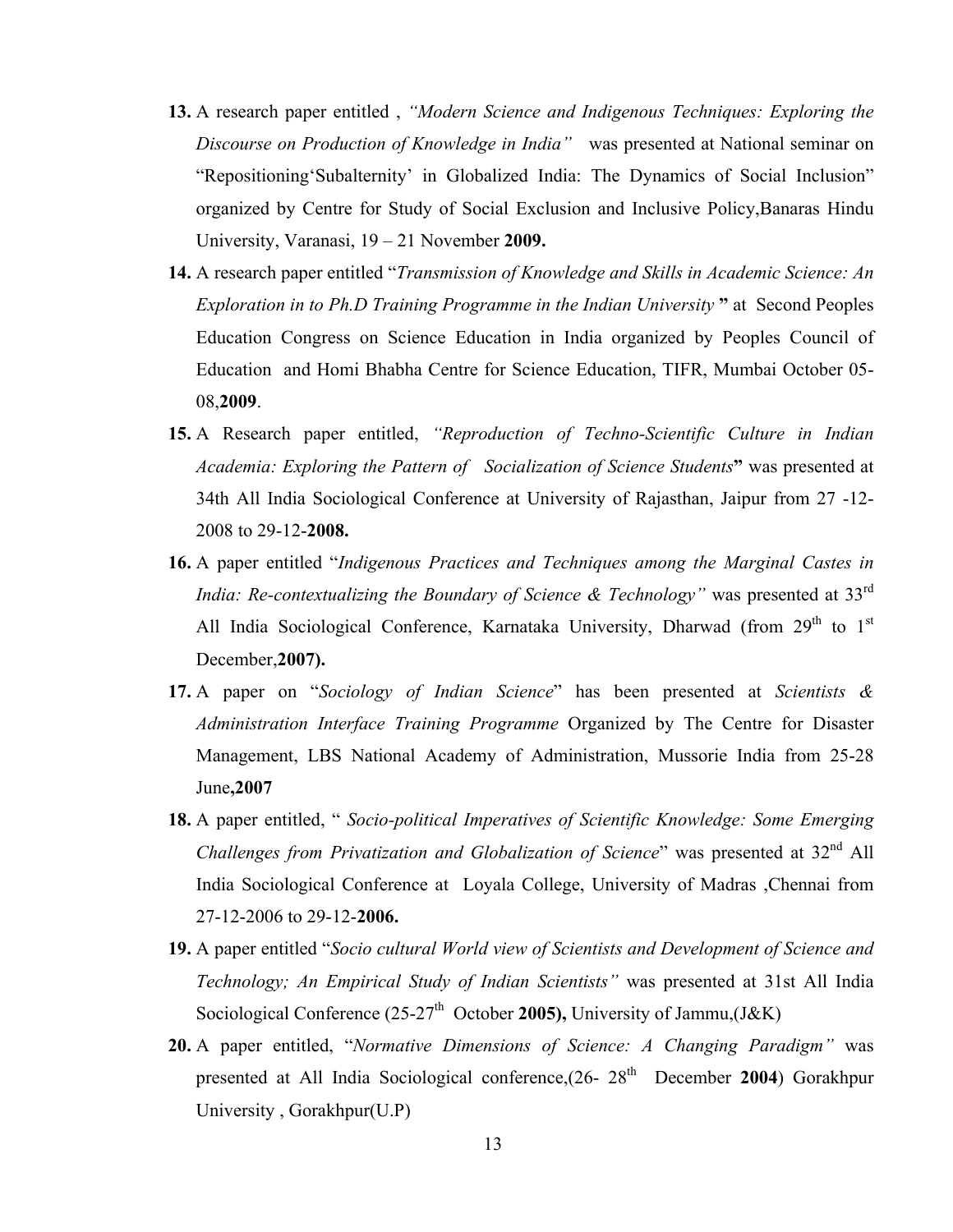**21.** A paper entitled, "*Social Values and Life Skills*" was presented in a workshop on Life Skills Training for College Going Students organized by department of Adult Education, University of Jaipur, Rajasthan in November **2003**

#### International:

- **1. Geographical distance and Scientific collaboration: Exploring the role of ICT from the peripheral region of India**,(with Sanghamitra Das) at International Conference on Knowledge, Innovation and Technology Across Borders, at Tallinn University of Technology, Tallinn, Estonia, June-27-28,**2016.**
- **2. Internationalisation of Knowledge Transfer from university to industry: A systematic literature review** ( Merle Kuttim) at International Conference on Knowledge, Innovation and Technology Across Borders, at Tallinn University of Technology, Tallinn, Estonia, June-27-28,**2016.**
- **3.** Role of Intermediary Organizations in commercialization of Knowledge: Indian Experience presented **at BRITE**, **LAB, Bradford University School of Management, Bradford, UK, on 14th January,**2015.
- **4. University-Industry Linkages in India: Process and Policies on Cross Boundary Transfer of Knowledge** presented at KITAB,2014,Knowledge, Innovation and Technology Across Borders: An Emerging Research Agenda held at ISCTE-IUL, Lisbon University, Lisbon, Portugal, 23-24 June,**2014**.
- **5. University Industry Linkages in India: Different Modes of Knowledge Transfer** at a workshop on "Conceptualising Knowledge, Technology and Innovation across Disciplinary and Methodological Boundaries", organized by Tallinn School of Economics and Business Administration, Tallinn university of Technology Estonia from 16-26 June, **2013.**
- **6. Understanding Grassroots Innovations from Sociological Perspective** at International Seminar on "Innovation, sustainability and Development organized by CSIR-NISTADS,NewDelhi,CDS,Trivandum& STEPS Centre,UK on 30th June,**2011.**
- **7.** A research paper on "Socio-cultural dimensions of techno-scientific culture in Korea and India"presented at International conference on "Understanding Korea: A cross-Cultural Perspective" organized by Centre for Japanese,Korean and North East Asian Studies,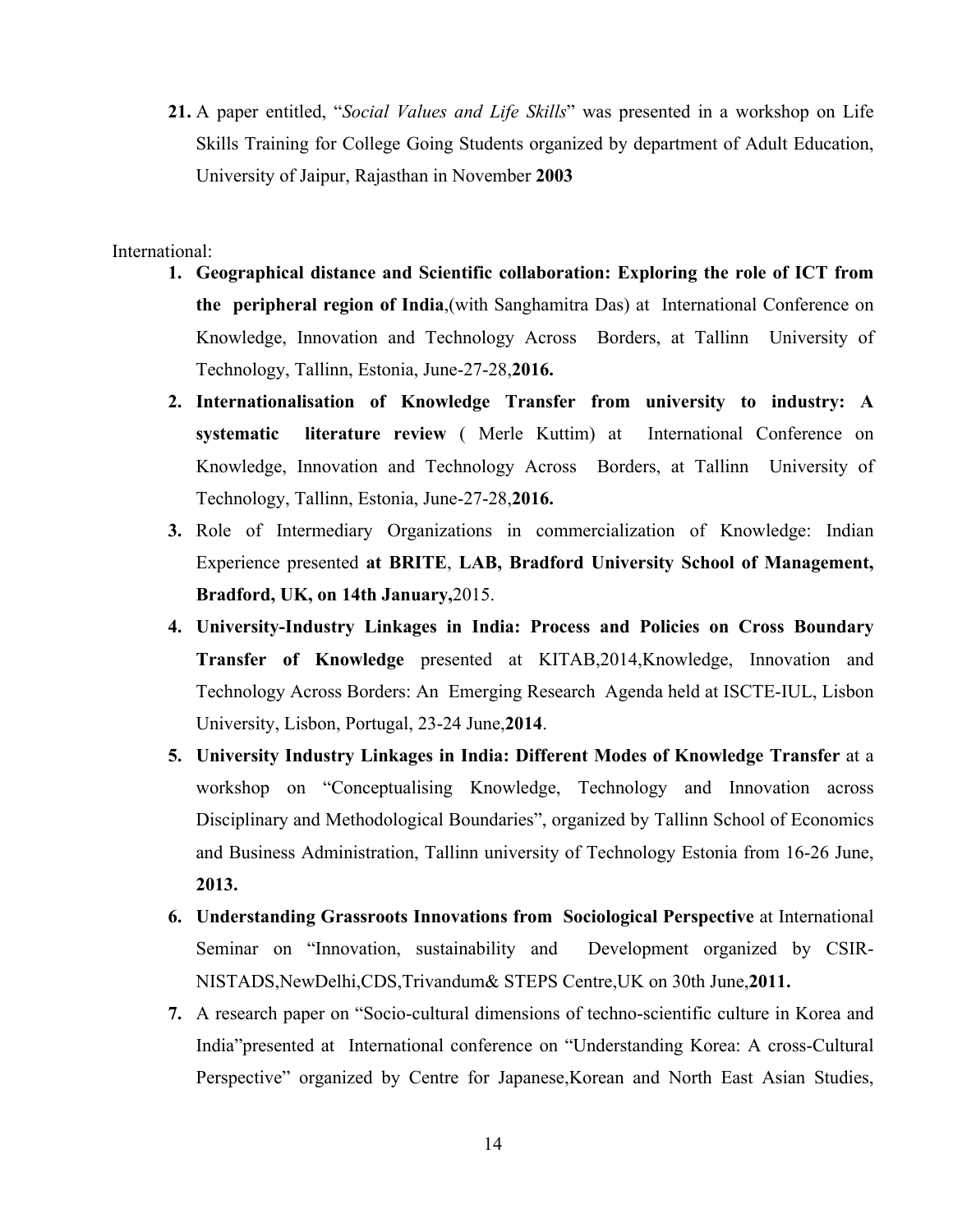School of Language and Cultural Studies Jawaharlal Nehru University, New Delhi, from 8th-9th October,**2010.**

- **8.** A research paper entitled, "Socialization of Science Students in Indian Academia in the era of Liberalization", has been presented at the Session of RC23 Sociology of Science and Technology: "Liberalizing research in science and technology: institutional and policy aspects B", at the International Sociological Association's (ISA) World Congress of Sociology held in Gothenburg, Sweden from July 11 to 17**, 2010.**
- **9.** A research paper entitled *"National Innovation Systems in India and South Korea"* was presented at  $2<sup>nd</sup>$ India-Korea Roundtable on "India-Korea Economic Cooperation in the Midst of Global Slowdown" organized by Centre for East Asian Studies , School of International Studies, Jawaharlal Nehru University, New Delhi, on 24<sup>th</sup> April, 2009.
- **10.** A research paper entitled, *"Impact of liberalization on Socialization of Science Students in Indian Academia*" was presentation at International conference on " Liberalizing Research in Science & Technology: Studies in Science Policy" organized by IIT, Kanpur(India) and the Centre for Sociological and Science –Studies Research, Russian Academy of Sciences, Saint Petersburg, Russia at IIT, Kanpur from 4-6 Feb,**2009**
- **11.** A paper entitled, *"National Innovation Systems (NIS) and Basic Sciences in South Korea: Some Critical Issues in Exploring the Dynamics of Science and Technology"* was presented at The  $8<sup>th</sup>$  Pacific –Asia Conference on Korean studies organized by Jawaharlal Nehru University, New Delhi in association with the Korea Research foundation & Academy of Korean Studies at Manesar, Haryana (NCR region, New Delhi) from 15-12- 2006 to 17-12-**2006.**

### **Academic Profession and Membership:**

- 1. Life membership of **Indian Sociological Society**, New Delhi (LM.no.2322).
- 2. Life Membership of **Rajasthan Sociological Society**, Jaipur,. (LM. No.163)
- 3. Life Membership of Peoples Council of Education, Allahabad ( PCF.1746)
- 4. Member of **International Sociological Association,** Madrid, Spain(2010-2014)
- 5. Book Review Editor of *Science, Technology & Society: An International Journal*, https://us.sagepub.com/en-us/nam/science-technology-and-society/journal200804.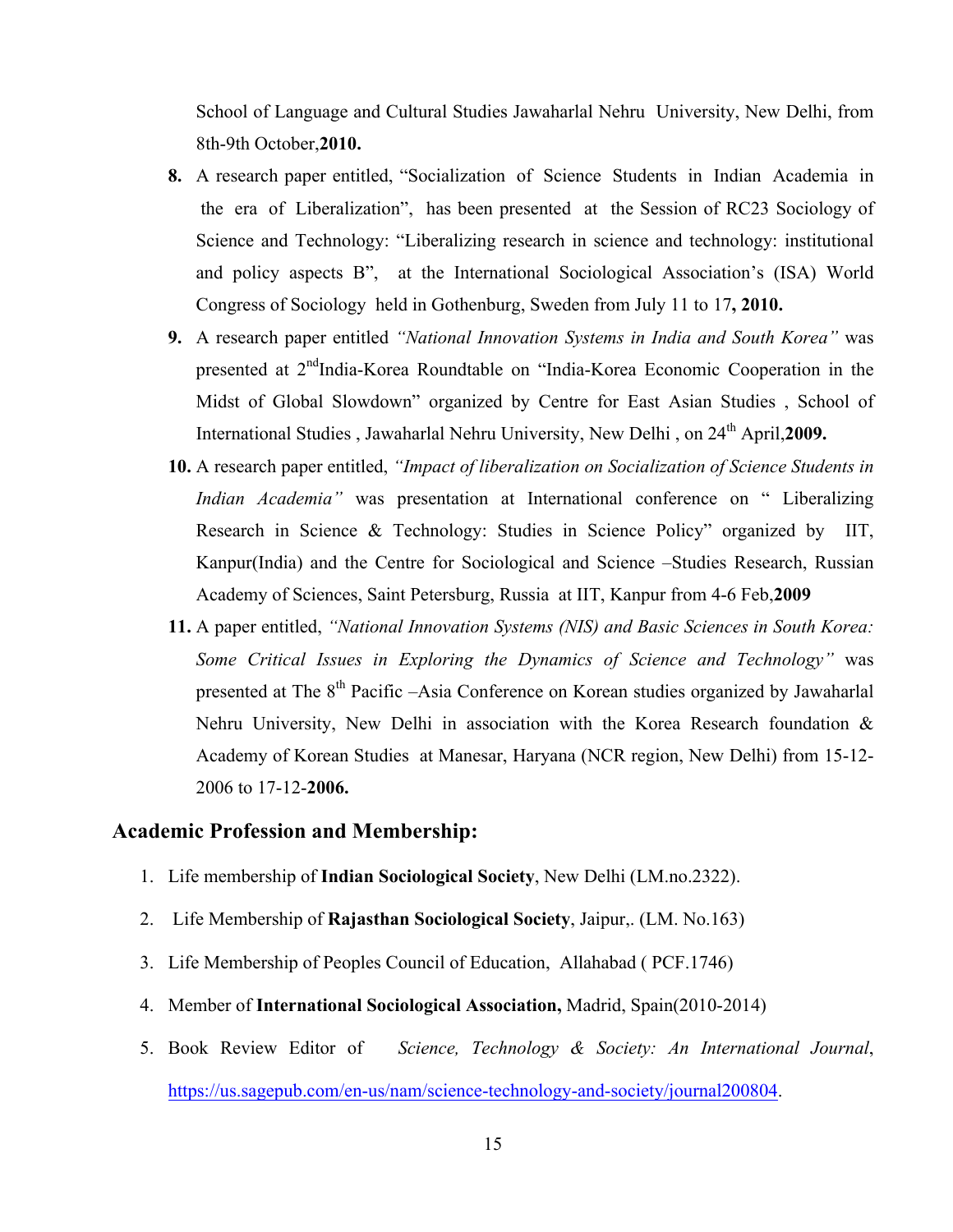- 6. General Secretary, **RC-13** *Science Technology and Society* elected by All India Sociological Society, New Delhi.(2006-2008; 2008-2010)( Elected for RC-13 Convenor 2011-14)
- 7. Member Course formulation committee for PG Diploma in Science and Health Communication, **Indira Gandhi National University**, Maidan Garhi, New Delhi.
- 8. Member Sociology, **Board of Studies, University of Bikaner**, Rajasthan.
- 9. Editorial Board member of *Journal of Global Studies,ISSN 2393-9354*
- 10. Editorial Board member of *Exploration- E-Journal of Indian Sociological Society.*
- 11. Honorary member of Institute for Integrated Development and Research,(IIDR),BASTI, U.P. A non-government organization working for the betterment of downtrodden.

### **Other Professional work:**

The review work for the following journals during (2013-14)

- 1. *African Journal of Science, Technology, Innovation and Development* (AJSTID) published by Taylor and Francis-Routledge).
- 2. *World Journal of Science, Technology and Sustainable Development* (Emerald Group Publishing Ltd)
- 3. *Science, Technology and Society: An International journal (* published by SAGE).
- 4. European Journal of Innovation Management( Emeral Group Publishing)
- 5. *International Journal of Environmental Studies*( Taylor and Francis)
- 6. *Bulleting of Science, Techonlogy and Society*(Sage)
- 7. Review committee for the Course book of National Institute of Open Schooling ,MHRD, GOI. Worked for the review of a book on "**Indian Culture and Heritage**"-01-08-2008

# **Extension and field outreach activities:**

I have participated in many group discussion on emerging issues related to "science and society relationship" at Radio and TV channels.(NHK, IBN7, Lok Sabha channel); Hindi articles

# **Awards/Fellowship/Membership:**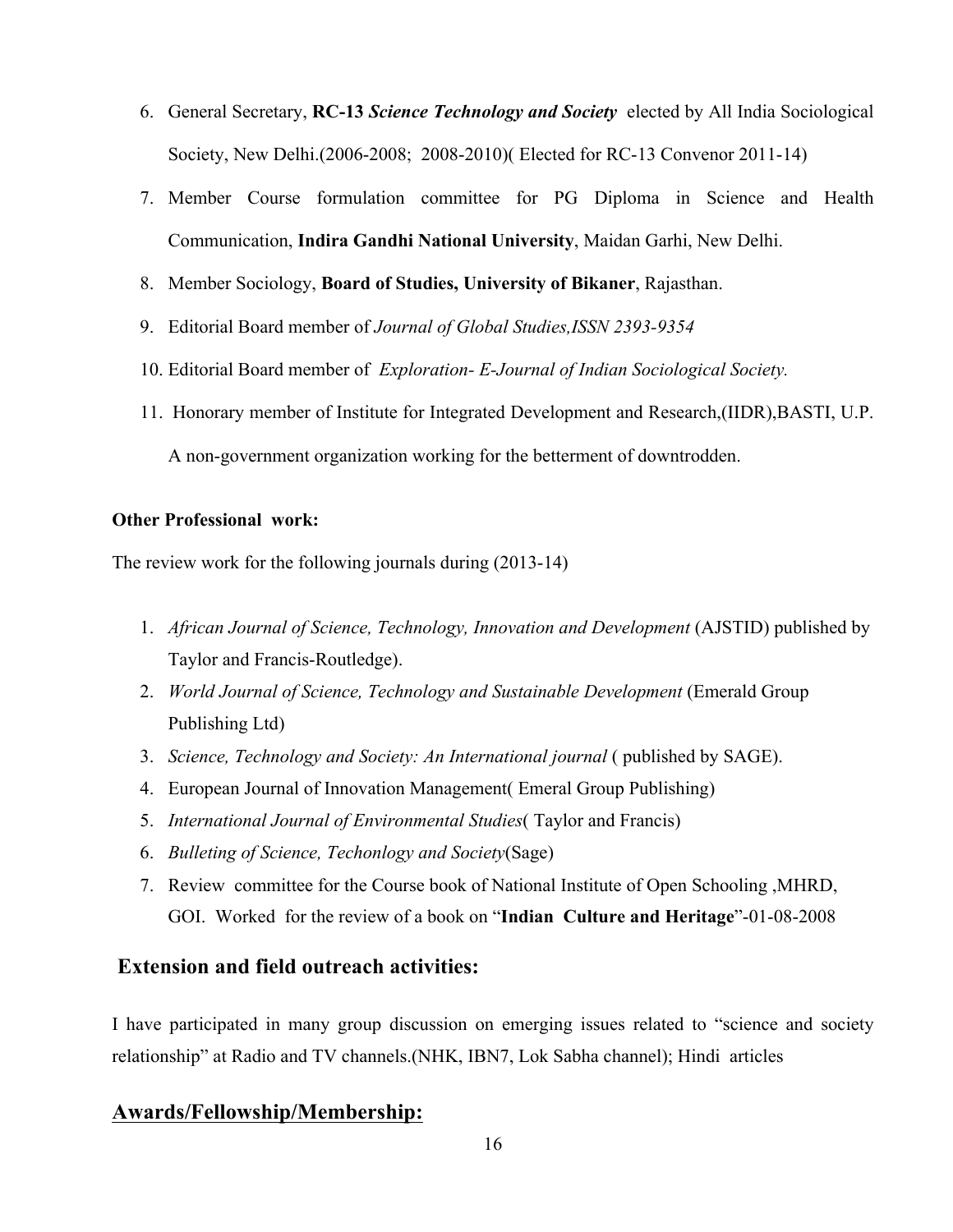1. **Junior /Senior Research Fellowship** from UGC during M.Phil and Ph. D.

2.**Chandra Bhanu Gupta Memorial Trophy -** (Constituted in memory of former Chief Minister of Uttar Pradesh) for scoring first position in the department of library science, University of Lucknow in 1990.

3**. Merit Certificate for holding first position in M. A. Sociology** in University of Lucknow in 1992.

4. **The Best Student award** in the Department of Sociology, University of Lucknow (1991-1992).

5. **NSS certificate** for doing the best social service in the rural and in the slums areas during1987- 1989.

# **Other professional and Administrative Experience:**

1. Participated in several talks/discussions and quiz programmes in *Yuv Vani programme on All India Radio, Lucknow.*

**2.** I worked as a research associate on a project entitled, "Role of Adolescent Girls in ICDS"in National Institute of Public Cooperation and Child Development,(NIPCCD) Lucknow from January 1993 to July 1993.The Report was accepted by the Government of India, and a component of Adolescent Girl was added in the Integrated Child Development Scheme(supported by **UNICEF,Government of India and State Governments).**

3. I Worked as an **assistant editor** for a Journal entitled, "**Primary Shikshak**"(in Hindi) published from National Council for Educational Research & Training (**NCERT) New Delhi** from January 1998 to May1998.

4. I worked as a **nodal officer for elementary computer education** for undergraduate students in Government college , Jaisalmer, Rajasthan(July 2002 to May 2003)

# 5. I **did liaison work between Government Girls College (Jaisalmer) and district administration**.

For this I ensured participation of my college students /faculties in social, cultural and welfare programmes /schemes initiated by the district administration on behalf of the Central and the State governments.

**6.** I have been in-charge of **organizing cultural and sports activities in the Government College, Jaisalmer during 2002-2004.**

7. I worked on deputation to state governments for supervising the election process in various capacities such as *Presiding Officer* for Parliamentary Election, *Returning Officer for* Panchayat and